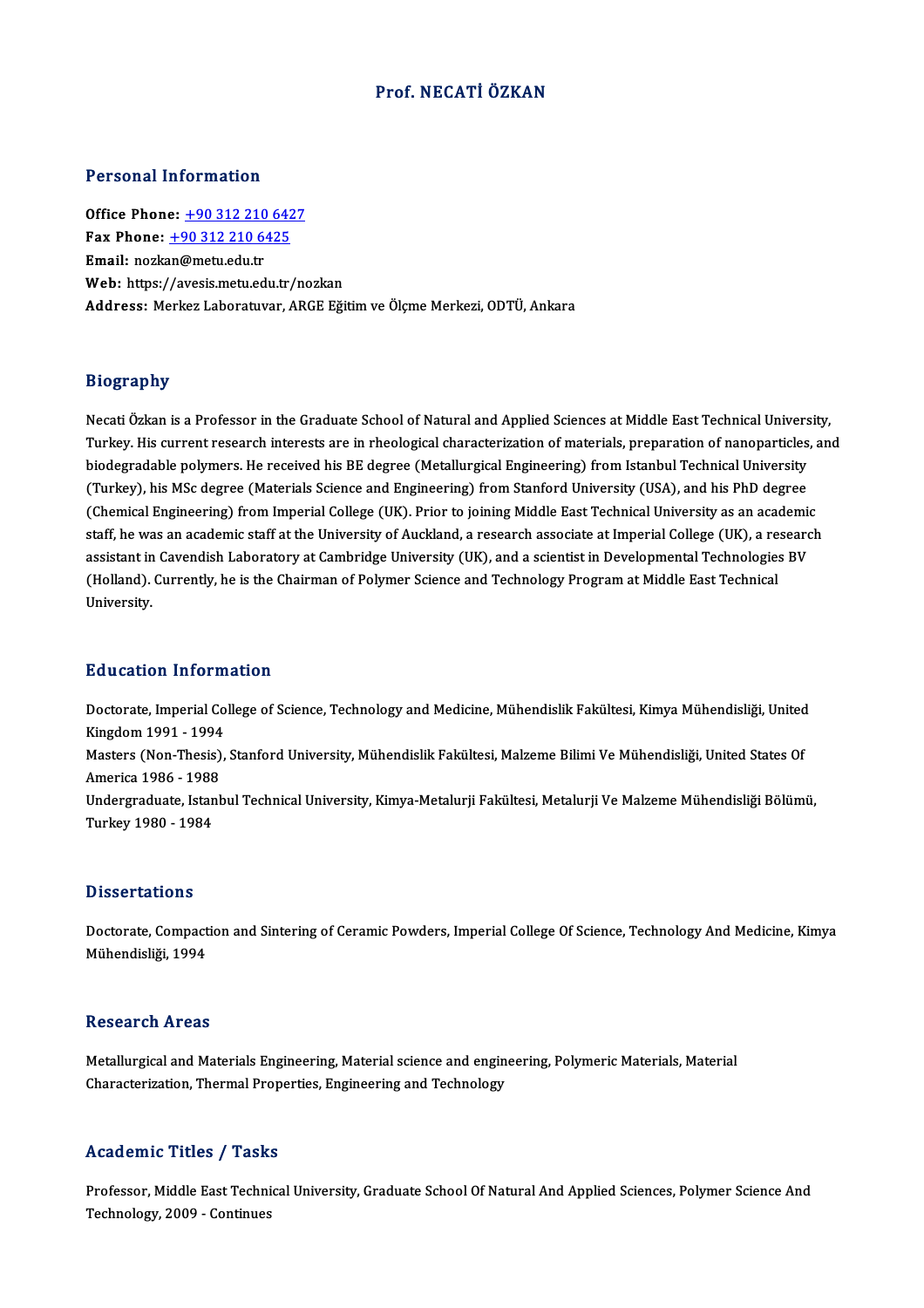Associate Professor, Middle East Technical University, Graduate School Of Natural And Applied Sciences, Polymer Science<br>And Technology, 2004, 2009 Associate Professor, Middle Ea<br>And Technology, 2004 - 2009<br>Associate Professor, University Associate Professor, Middle East Technical University, Graduate School Of Natural And Applied Sciences, Polymer S<br>And Technology, 2004 - 2009<br>Associate Professor, University Of Auckland, Mühendislik Fakültesi, Kimya Ve Mal

And Technology, 2004 - 2009<br>Associate Professor, University Of Auckland, Mühendislik Fakültesi, I<br>Lecturer PhD, Imperial College, Engineering, Chemical, 1995 - 1997<br>Besearsh Assistant, Imperial College, of Science, Technol Associate Professor, University Of Auckland, Mühendislik Fakültesi, Kimya Ve Malzeme Mühendisliği , 1997 - 2003<br>Lecturer PhD, Imperial College, Engineering, Chemical, 1995 - 1997<br>Research Assistant, Imperial College of Sci

Lecturer PhD<br>Research Ass<br>1991 - 1994<br>Besearch Ass Research Assistant, Imperial College of Science, Technology and Medicine, Mühendislik Fakültesi, Kimya Müh<br>1991 - 1994<br>Research Assistant, University of Cambridge, Cavendish Laboratory, Superconductivity Centre, 1989 - 199

1991 - 1994<br>Research Assistant, University of Cambridge, Cavendish Laboratory, Superconductivity Centre, 1989 - 1991<br>Researcher, DEVTECH, 1988 - 1989

## Academic and Administrative Experience

Academic and Administrative Experience<br>Middle East Technical University, Graduate School of Natural and Applied Sciences, Polimer Bilimi Ve Teknolojisi (Yl)<br>(Terli), 2014, Centinues Middle East Technical Unix<br>(Tezli), 2014 - Continues<br>Middle Fest Technical Unix Middle East Technical University, Graduate School of Natural and Applied Sciences, Polimer Bilimi Ve Teknolojisi (Yl<br>(Tezli), 2014 - Continues<br>Middle East Technical University, Graduate School of Natural and Applied Scienc

(Tezli), 2014<br>Middle East 1<br>2010 - 2012

## Advising Theses

ÖZKAN N., Development of non-noble (Co-N/MWCNT) and polybenzimidazole-modified (Pt-PBİ/MWCNT) electrocatalysts for high-temperature PEM fuel cell applications, Postgraduate, E.Oğuzhan(Student), 2020 ÖZKAN N., Development of non-noble (Co-N/MWCNT) and polybenzimidazole-modified (Pt-PBİ/MWCNT)<br>electrocatalysts for high-temperature PEM fuel cell applications, Postgraduate, E.Oğuzhan(Student), 2020<br>ÖZKAN N., Performance o electrocatalysts for high-te<br>ÖZKAN N., Performance of<br>E.Sapancı(Student), 2019<br>Özkan N., Devrim Y., Cross ÖZKAN N., Performance of the nanosilica filled neat epoxy and carbon fiber filament wound composites, Postgraduate,<br>E.Sapancı(Student), 2019<br>Özkan N., Devrim Y., Cross-Linked Polybenzimidazole Membranes for High Temperatur

E.Sapancı(Student), 2019<br>Özkan N., Devrim Y., Cross-Linked Polybenzimidazole Membranes for High Temperature PEM Fuel Cells, Postgraduate,<br>Y.Özdemir(Student), 2018

Özkan N., Bakır U., Effects of hemicellulose extraction and extrusion parameters on the properties of hemicellulose based y.Özdemir(Student), 2018<br>Özkan N., Bakır U., Effects of hemicellulose extraction and extrusion parameters on the properties of hemicellulo<br>polymeric materials obtained from different lignocellulosic biomass, Postgraduate, Özkan N., Bakır U., Effects of hemicellulose extraction and extrusion parameters on the properties of hemicellulose b<br>polymeric materials obtained from different lignocellulosic biomass, Postgraduate, D.ERDEMİR(Student), 2 polymeric materials obtained from different lignocellulosic biomass, Postgraduate, D.E<br>BÖLÜKBAŞI U., ÖZKAN N., Investigation of processing parameters on production of hel<br>different agricultural residues via extrusion, Post BÖLÜKBAŞI U., ÖZKAN N., Investigation of processing parameters on production of hemicellulose based films f<br>different agricultural residues via extrusion, Postgraduate, B.Akınalan(Student), 2014<br>ÖZKAN N., Effect of biomass

different agricultural residues via extrusion, Postgraduate, B.Ak<br>ÖZKAN N., Effect of biomass pretreatment conditions on the glu<br>lignocellulosic wastes, Doctorate, E.BAHÇEGÜL(Student), 2013<br>Özkan N. Devrim Y. Develenment o ÖZKAN N., Effect of biomass pretreatment conditions on the glucose and biodegradable film production from<br>lignocellulosic wastes, Doctorate, E.BAHÇEGÜL(Student), 2013<br>Özkan N., Devrim Y., Development of self-humidifying na

lignocellulosic wastes, Doctorate, E.BAHÇEGÜL(Student), 2013<br>Özkan N., Devrim Y., Development of self-humidifying nano-composite membrane for polymer electrolyte membrane fu<br>cell , Postgraduate, U.Çaçan(Student), 2012<br>ÖZKA Özkan N., Devrim Y., Development of self-humidifying nano-composite membrane for polymer electrolyte membrane fu<br>cell , Postgraduate, U.Çaçan(Student), 2012<br>ÖZKAN N., Investigation of alkaline pretreatment parameters on am

and hemicellulose based films from corn cobs, Postgraduate, H.EZGİ(Student), 2012

## Articles Published in Journals That Entered SCI, SSCI and AHCI Indexes

rticles Published in Journals That Entered SCI, SSCI and AHCI Indexes<br>I. Preparation of polybenzimidazole/ZIF-8 and polybenzimidazole/UiO-66 composite membranes with<br>enhanced proton conductivity ends a distincted in journalistic<br>Preparation of polybenzimidaz<br>Enen E.O. ÖZKAN N. Deurim V Preparation of polybenzimid<br>enhanced proton conductivi<br>Eren E. O. , ÖZKAN N., Devrim Y.<br>International Journal of Hydnog

enhanced proton conductivity<br>Eren E. O. , ÖZKAN N., Devrim Y.<br>International Journal of Hydrogen Energy, vol.47, no.45, pp.19690-19701, 2022 (Journal Indexed in SCI Eren E.O., O<br>Internation<br>Expanded)<br>Polybongi International Journal of Hydrogen Energy, vol.47, no.45, pp.19690-19701, 2022 (Journal Indexed in SCI<br>Expanded)<br>II. Polybenzimidazole-modified carbon nanotubes as a support material for platinum-based high-<br>temperature pro

Expanded)<br>Polybenzimidazole-modified carbon nanotubes as a support mater<br>temperature proton exchange membrane fuel cell electrocatalysts<br>Fren E.O., ÖZKAN N. DEVRİM V Polybenzimidazole-modified<br>temperature proton exchang<br>Eren E. O., ÖZKAN N., DEVRİMY.<br>INTERNATIONAL JOUPNAL OE U. Eren E. O. , ÖZKAN N., DEVRİM Y.<br>INTERNATIONAL JOURNAL OF HYDROGEN ENERGY, vol.46, no.57, pp.29556-29567, 2021 (Journal Indexed in SCI)

Eren E. O. , ÖZKAN N., DEVRİM Y.<br>INTERNATIONAL JOURNAL OF HYDROGEN ENERGY, vol.46, no.57, pp.29556-29567, 2021 (Journal Indexed in SCI)<br>III. Development of non-noble Co-N-C electrocatalyst for high-temperature proton e INTERNA'<br>Develop<mark>i</mark><br>fuel cells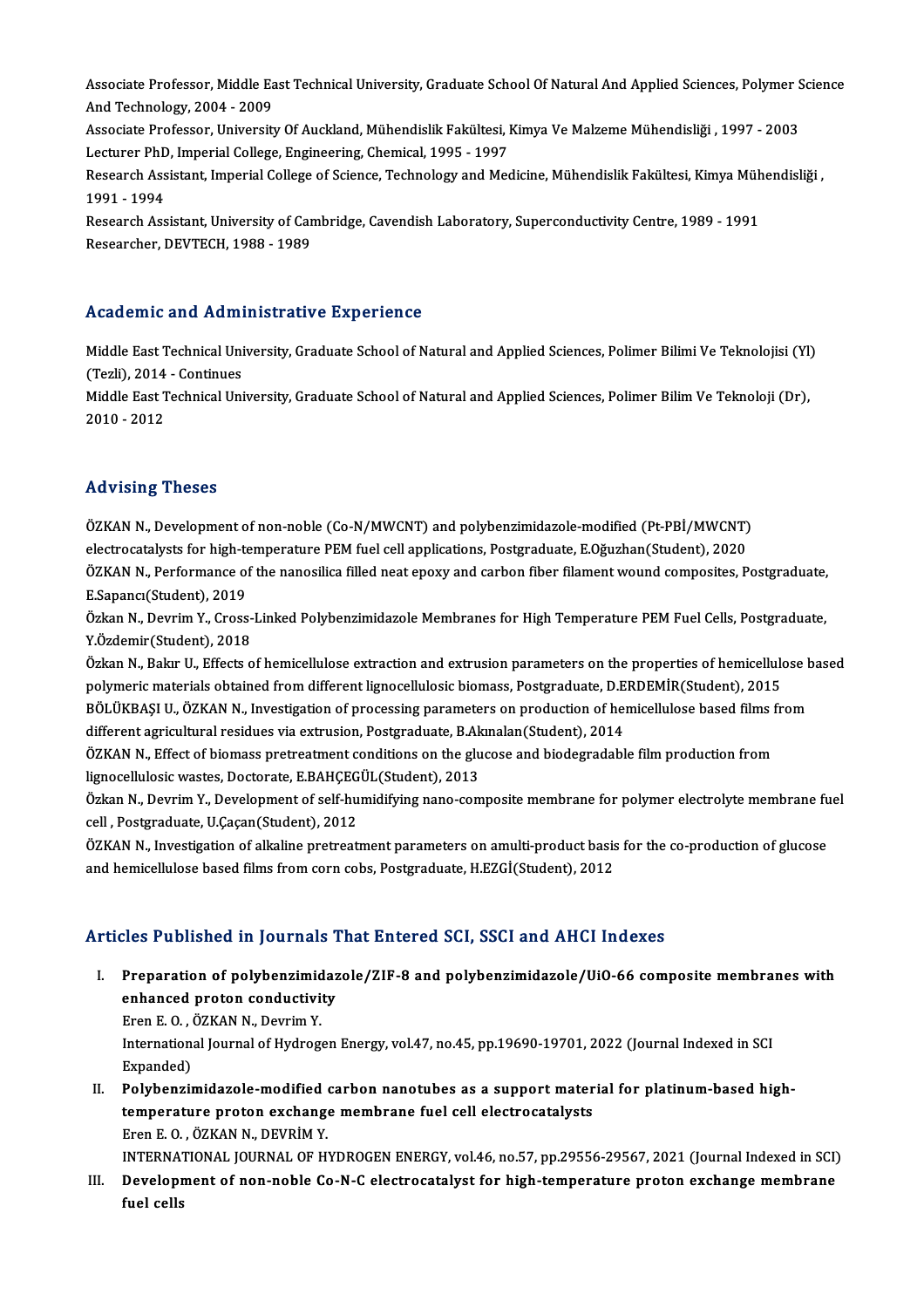Eren E.O., ÖZKAN N., Devrim Y.

Eren E. O. , ÖZKAN N., Devrim Y.<br>INTERNATIONAL JOURNAL OF HYDROGEN ENERGY, vol.45, no.58, pp.33957-33967, 2020 (Journal Indexed in SCI)<br>2D Printing of Homicallylogia Bionalymans Extrasted from Lignasallylogia Agricultural

Eren E. O. , ÖZKAN N., Devrim Y.<br>INTERNATIONAL JOURNAL OF HYDROGEN ENERGY, vol.45, no.58, pp.33957-33967, 2020 (Journal Indexed<br>IV. 3D Printing of Hemicellulosic Biopolymers Extracted from Lignocellulosic Agricultural Wast INTERNATIONAL JOURNAL OF HYDRC<br>3D Printing of Hemicellulosic Bio<sub>l</sub><br>Bahcegul E. G. , Bahcegul E., ÖZKAN N.<br>ACS APPLIED POLYMER MATERIALS 3D Printing of Hemicellulosic Biopolymers Extracted from Lignocellulosic Agricultu<br>Bahcegul E. G. , Bahcegul E., ÖZKAN N.<br>ACS APPLIED POLYMER MATERIALS, vol.2, no.7, pp.2622-2632, 2020 (Journal Indexed in SCI)<br>Efficient Ac

Bahcegul E. G. , Bahcegul E., ÖZKAN N.<br>ACS APPLIED POLYMER MATERIALS, vol.2, no.7, pp.2622-2632, 2020 (Journal Indexed in SCI)<br>V. Efficient Acetylation of Xylans by Exploiting the Potassium Acetate Formed During the Alkali ACS APPLIED POLYMER MATERIALS, vol.2, no.7, pp.2622-2632, 2020 (Journal Indexed in SCI)<br>Efficient Acetylation of Xylans by Exploiting the Potassium Acetate Formed During<br>Extraction<br>AKKUS M., ÖZKAN N., BAKIR U. Efficient Acetylation of Xyla<br>Extraction<br>AKKUS M., ÖZKAN N., BAKIR U.<br>JOUPMAL OF POLYMEPS AND 1 Extraction<br>AKKUS M., ÖZKAN N., BAKIR U.<br>JOURNAL OF POLYMERS AND THE ENVIRONMENT, vol.26, no.8, pp.3397-3403, 2018 (Journal Indexed in SCI)<br>Eabrisation and Characterization of Cross linked Bolybonzimidazele Based Membranes

AKKUS M., ÖZKAN N., BAKIR U.<br>JOURNAL OF POLYMERS AND THE ENVIRONMENT, vol.26, no.8, pp.3397-3403, 2018 (Journal Indexed in SCI)<br>VI. Fabrication and Characterization of Cross-linked Polybenzimidazole Based Membranes for Hig **JOURNAL OF POLYMERS AND TH<br>Fabrication and Characteriza<br>Temperature PEM Fuel Cells<br>ÖZDEMİR Y. ÖZKAN N. Dovrim N** Fabrication and Characterizat<br>Temperature PEM Fuel Cells<br>ÖZDEMİR Y., ÖZKAN N., Devrim Y.<br>ELECTROCHIMICA ACTA vol 245 Temperature PEM Fuel Cells<br>ÖZDEMİR Y., ÖZKAN N., Devrim Y.<br>ELECTROCHIMICA ACTA, vol.245, pp.1-13, 2017 (Journal Indexed in SCI)

ÖZDEMİR Y., ÖZKAN N., Devrim Y.<br>ELECTROCHIMICA ACTA, vol.245, pp.1-13, 2017 (Journal Indexed in SCI)<br>VII. Preparation of silica coated cobalt ferrite magnetic nanoparticles for the purification of histidine-<br>tagged pretain ELECTROCHIMICA<br>Preparation of s<br>tagged proteins<br>Avgar C. Kave M Preparation of silica coated cobalt ferrite ma<br>tagged proteins<br>Aygar G., Kaya M., Özkan N., Kocabıyık S., Volkan M.<br>JOUPNAL OF PHYSICS AND CHEMISTRY OF SOLIDS tagged proteins<br>Aygar G., Kaya M., Özkan N., Kocabıyık S., Volkan M.<br>JOURNAL OF PHYSICS AND CHEMISTRY OF SOLIDS, vol.87, pp.64-71, 2015 (Journal Indexed in SCI)

- Aygar G., Kaya M., Özkan N., Kocabıyık S., Volkan M.<br>JOURNAL OF PHYSICS AND CHEMISTRY OF SOLIDS, vol.87, pp.64-71, 2015 (Journal Index<br>VIII. Kinetic approach for the purification of nucleotides with magnetic separation<br>Tur JOURNAL OF PHYSICS AND CHEMISTRY OF SOL<br>Kinetic approach for the purification of n<br>Tural S., Tural B., Ece M. S. , Yetkin E., ÖZKAN N.<br>JOUPNAL OF SERARATION SCIENCE vol 37, no. Kinetic approach for the purification of nucleotides with magnetic separation<br>Tural S., Tural B., Ece M. S. , Yetkin E., ÖZKAN N.<br>JOURNAL OF SEPARATION SCIENCE, vol.37, no.22, pp.3370-3376, 2014 (Journal Indexed in SCI)<br>Pe JOURNAL OF SEPARATION SCIENCE, vol.37, no.22, pp.3370-3376, 2014 (Journal Indexed in SCI)
- Tural S., Tural B., Ece M. S. , Yetkin E., ÖZKAN N.<br>JOURNAL OF SEPARATION SCIENCE, vol.37, no.22, pp.3370-3376, 2014 (Journal Indexed in SCI)<br>IX. Post-extrusion heat-treatment as a facile method to enhance the mechanical p AKKUS M., BAHÇEGÜL E., ÖZKAN N., Bakir U. xylan-based polymeric materials<br>AKKUS M., BAHÇEGÜL E., ÖZKAN N., Bakir U.<br>RSC ADVANCES, vol.4, no.107, pp.62295-62300, 2014 (Journal Indexed in SCI)<br>An unconventional annreach for improving the integrity and mechani

AKKUS M., BAHÇEGÜL E., ÖZKAN N., Bakir U.<br>RSC ADVANCES, vol.4, no.107, pp.62295-62300, 2014 (Journal Indexed in SCI)<br>X. An unconventional approach for improving the integrity and mechanical properties of xylan type<br>hom RSC ADVANCES, vol.4, no.107<br>An unconventional approachemicellulose based films<br>Babaagul E. Taraman H. E. E. An unconventional approach for improving the integrity and med<br>hemicellulose based films<br>Bahcegul E., Toraman H. E. , Erdemir D., AKINALAN B., ÖZKAN N., Bakir U.<br>BSC ADVANCES vol.4, no.64, np.34117, 24126, 2014 (Journal In

hemicellulose based films<br>Bahcegul E., Toraman H. E. , Erdemir D., AKINALAN B., ÖZKAN N., Bakir U.<br>RSC ADVANCES, vol.4, no.64, pp.34117-34126, 2014 (Journal Indexed in SCI)

- Bahcegul E., Toraman H. E. , Erdemir D., AKINALAN B., ÖZKAN N., Bakir U.<br>RSC ADVANCES, vol.4, no.64, pp.34117-34126, 2014 (Journal Indexed in SCI)<br>XI. Effects of Defatted Flaxseed Addition on Rheological Properties of Whea RSC ADVANCES, vol.4, no.64, pp.34117-34<br>Effects of Defatted Flaxseed Addition<br>HAO C., Lİ D., Mao Z., ÖZKAN N., Chen X. D.<br>INTERNATIONAL JOURNAL OF FOOD ENCI HAO C., LI D., Mao Z., ÖZKAN N., Chen X. D.<br>INTERNATIONAL JOURNAL OF FOOD ENGINEERING, vol.9, no.4, pp.457-466, 2013 (Journal Indexed in SCI) HAO C., Lİ D., Mao Z., ÖZKAN N., Chen X. D.<br>INTERNATIONAL JOURNAL OF FOOD ENGINEERING, vol.9, no.4, pp.457-466, 2013 (Journal Indexe<br>XII. Extrusion of xylans extracted from corn cobs into biodegradable polymeric materials<br>
- INTERNATIONAL JOURNAL OF FOOD ENGINEERING, vol.9, no.4, pp.457-4<br>Extrusion of xylans extracted from corn cobs into biodegradable<br>BAHÇEGÜL E., Akinalan B., Toraman H. E. , Erdemir D., ÖZKAN N., Bakir U.<br>BIODESQUDCE TECUNOLO Extrusion of xylans extracted from corn cobs into biodegradable polyme<br>BAHÇEGÜL E., Akinalan B., Toraman H. E. , Erdemir D., ÖZKAN N., Bakir U.<br>BIORESOURCE TECHNOLOGY, vol.149, pp.582-585, 2013 (Journal Indexed in SCI)<br>Eva
- BAHÇEGÜL E., Akinalan B., Toraman H. E. , Erdemir D., ÖZKAN N., Bakir U.<br>BIORESOURCE TECHNOLOGY, vol.149, pp.582-585, 2013 (Journal Indexed in SCI)<br>XIII. Evaluation of alkaline pretreatment temperature on a multi-product b BIORESOURCE TECHNOLOGY, vol.149, pp.582-585, 2013 (Journal Indexed in<br>Evaluation of alkaline pretreatment temperature on a multi-product<br>glucose and hemicellulose based films from lignocellulosic biomass<br>BAHCECÜLE TORAMAN Evaluation of alkaline pretreatment tempera<br>glucose and hemicellulose based films from l<br>BAHÇEGÜL E., TORAMAN H. E. , ÖZKAN N., Bakir U.<br>PIOPESQURCE TECHNOLOCY val 103 no 1 nn 440 glucose and hemicellulose based films from lignocellulosic biomass<br>BAHÇEGÜL E., TORAMAN H. E. , ÖZKAN N., Bakir U.<br>BIORESOURCE TECHNOLOGY, vol.103, no.1, pp.440-445, 2012 (Journal Indexed in SCI)<br>Thermal Preperties of Boly
- BAHÇEGÜL E., TORAMAN H. E. , ÖZKAN N., Bakir U.<br>BIORESOURCE TECHNOLOGY, vol.103, no.1, pp.440-445, 2012 (Journal Indexed in SCI)<br>XIV. Thermal Properties of Polyurethane Films Prepared from Mixed Cellulose, Hemicellulos BIORESOURCE TECHNOLOGY, vol.103, no.1, pp.440-4<br>Thermal Properties of Polyurethane Films Prej<br>SHAO M., LIU Z., Lİ D., ZHAO Y., ÖZKAN N., CHEN X. D.<br>INTERNATIONAL JOURNAL OE FOOD ENCINEERING Thermal Properties of Polyurethane Films Prepared from Mixed Cellulose, Hemicell<br>SHAO M., LIU Z., Lİ D., ZHAO Y., ÖZKAN N., CHEN X. D.<br>INTERNATIONAL JOURNAL OF FOOD ENGINEERING, vol.8, no.4, 2012 (Journal Indexed in SCI)<br>P
- XV. Rheological study and fractal analysis of flaxseed gum gels<br>Wang Y., Li D., Wang L., Wu M., ÖZKAN N. INTERNATIONAL JOURNAL OF FOOD ENC<br>Rheological study and fractal analys:<br>Wang Y., Li D., Wang L., Wu M., ÖZKAN N.<br>CARROUVDRATE BOLYMERS, vol 86 no 2 Rheological study and fractal analysis of flaxseed gum gels<br>Wang Y., Li D., Wang L., Wu M., ÖZKAN N.<br>CARBOHYDRATE POLYMERS, vol.86, no.2, pp.594-599, 2011 (Journal Indexed in SCI)<br>Dunamis meshanisal properties of flaxseed

- XVI. Dynamic mechanical properties of flaxseed gum based edible films<br>WANG Y., LI D., WANG L., YANG L., ÖZKAN N. CARBOHYDRATE POLYMERS, vol.86, no.2, pp<br>Dynamic mechanical properties of flaxs<br>WANG Y., Lİ D., WANG L., YANG L., ÖZKAN N.<br>CARROUVDRATE POLYMERS, vol.86, no.2, nn CARBOHYDRATE POLYMERS, vol.86, no.2, pp.499-504, 2011 (Journal Indexed in SCI)
- WANG Y., Lİ D., WANG L., YANG L., ÖZKAN N.<br>CARBOHYDRATE POLYMERS, vol.86, no.2, pp.499-504, 2011 (Journal Indexed in SCI)<br>XVII. Preparation and characterization of surface modified gamma-Fe2O3 (maghemite)-silica<br>nanogammag CARBOHYDRATE POLYMERS, vol.86, no.2, pp.499-504, 2011 (Journal Indepty)<br>Preparation and characterization of surface modified gamma-Fe;<br>nanocomposites used for the purification of benzaldehyde lyase<br>TURAL B. Songgi S. B. ÖZ Preparation and characterization of surface modifi<br>nanocomposites used for the purification of benza<br>TURAL B., Sopaci S. B. , ÖZKAN N., DEMİR A. G. , Volkan M.<br>JOUPNAL OF PUYSICS AND CHEMISTRY OF SOLIDS VOLZ? nanocomposites used for the purification of benzaldehyde lyase<br>TURAL B., Sopaci S. B. , ÖZKAN N., DEMİR A. G. , Volkan M.<br>JOURNAL OF PHYSICS AND CHEMISTRY OF SOLIDS, vol.72, no.8, pp.968-973, 2011 (Journal Indexed in SCI)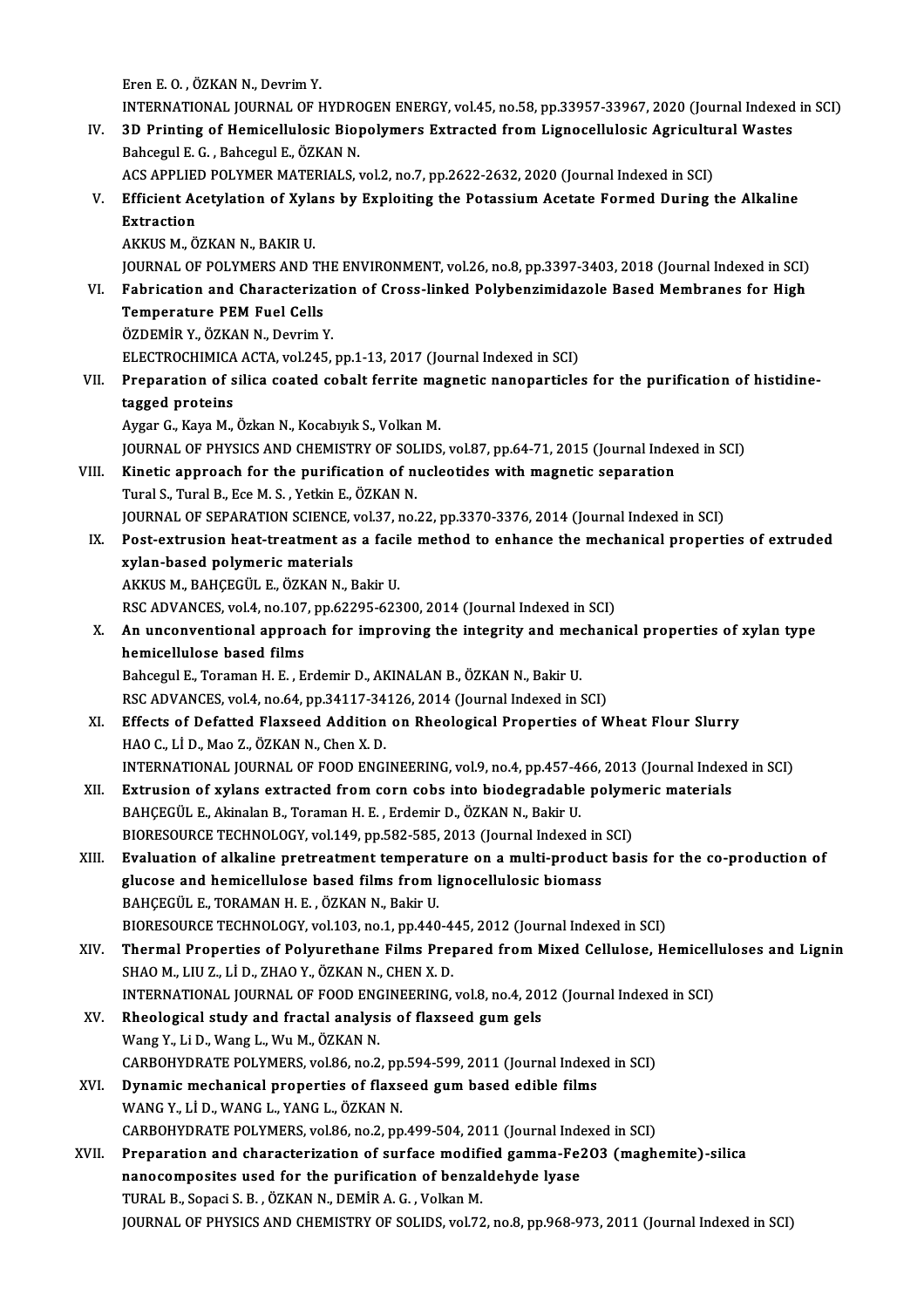| XVIII.       | Origin of Lyotropic Liquid Crystalline Mesophase Formation and Liquid Crystalline to                                                                                      |
|--------------|---------------------------------------------------------------------------------------------------------------------------------------------------------------------------|
|              | Mesostructured Solid Transformation in the Metal Nitrate Salt-Surfactant Systems                                                                                          |
|              | Albayrak C., ÖZKAN N., Dag O.                                                                                                                                             |
|              | LANGMUIR, vol.27, no.3, pp.870-873, 2011 (Journal Indexed in SCI)                                                                                                         |
| XIX.         | <b>CHARACTERISTICS OF FLAXSEED OIL FROM TWO DIFFERENT FLAX PLANTS</b>                                                                                                     |
|              | Zhang Z., Wang L., Lİ D., Li S., ÖZKAN N.                                                                                                                                 |
|              | INTERNATIONAL JOURNAL OF FOOD PROPERTIES, vol.14, no.6, pp.1286-1296, 2011 (Journal Indexed in SCI)                                                                       |
| XX.          | Rheological properties of extruded dispersions of flaxseed-maize blend                                                                                                    |
|              | WU M., Lİ D., WANG L., ÖZKAN N., Mao Z.                                                                                                                                   |
|              | JOURNAL OF FOOD ENGINEERING, vol.98, no.4, pp.480-491, 2010 (Journal Indexed in SCI)                                                                                      |
| XXI.         | Anti-thixotropic properties of waxy maize starch dispersions with different pasting conditions                                                                            |
|              | Wang B., Li D., Wang L., ÖZKAN N.                                                                                                                                         |
|              | CARBOHYDRATE POLYMERS, vol.79, no.4, pp.1130-1139, 2010 (Journal Indexed in SCI)                                                                                          |
| XXII.        | Dynamic viscoelastic properties of sweet potato studied by dynamic mechanical analyzer                                                                                    |
|              | Li Q., Lİ D., Wang L., ÖZKAN N., Mao Z.                                                                                                                                   |
|              | CARBOHYDRATE POLYMERS, vol.79, no.3, pp.520-525, 2010 (Journal Indexed in SCI)                                                                                            |
| XXIII.       | Effect of concentrated flaxseed protein on the stability and rheological properties of soybean oil-in-                                                                    |
|              | water emulsions                                                                                                                                                           |
|              | Wang B., Li D., Wang L., ÖZKAN N.<br>JOURNAL OF FOOD ENGINEERING, vol.96, no.4, pp.555-561, 2010 (Journal Indexed in SCI)                                                 |
| XXIV.        | Morphological properties and thermoanalysis of micronized cassava starch                                                                                                  |
|              | Ren G., Li D., Wang L., ÖZKAN N., Mao Z.                                                                                                                                  |
|              | CARBOHYDRATE POLYMERS, vol.79, no.1, pp.101-105, 2010 (Journal Indexed in SCI)                                                                                            |
| XXV .        | Production of hemicellulose-based biodegradable films from agricultural wastes                                                                                            |
|              | Bahcegul E, ÖZKAN N, Bakir U.                                                                                                                                             |
|              | NEW BIOTECHNOLOGY, vol.25, 2009 (Journal Indexed in SCI)                                                                                                                  |
| XXVI.        | Rheological properties of waxy maize starch and xanthan gum mixtures in the presence of sucrose                                                                           |
|              | Wang B., Wang L., Li D., Ozkan N., Li S., Mao Z.                                                                                                                          |
|              | CARBOHYDRATE POLYMERS, vol.77, no.3, pp.472-481, 2009 (Journal Indexed in SCI)                                                                                            |
| <b>XXVII</b> | Preparation and characterization of polymer coated superparamagnetic magnetite nanoparticle                                                                               |
|              | agglomerates                                                                                                                                                              |
|              | TURAL B., ÖZKAN N., VOLKAN M.                                                                                                                                             |
|              | JOURNAL OF PHYSICS AND CHEMISTRY OF SOLIDS, vol.70, no.5, pp.860-866, 2009 (Journal Indexed in SCI)                                                                       |
| XXVIII.      | Starch pastes thinning during high-pressure homogenization                                                                                                                |
|              | Che L., Wang L., Li D., Bhandari B., Oezkan N., Chen X. D., Mao Z.                                                                                                        |
| XXIX.        | CARBOHYDRATE POLYMERS, vol.75, no.1, pp.32-38, 2009 (Journal Indexed in SCI)<br>Study on Creep Properties of Japonica Cooked Rice and Its Relationship with Rice Chemical |
|              | <b>Compositions and Sensory Evaluation</b>                                                                                                                                |
|              | Chang S., Li D., Lan Y., ÖZKAN N., Shi J., Chen X. D., Mao Z.                                                                                                             |
|              | INTERNATIONAL JOURNAL OF FOOD ENGINEERING, vol.5, no.3, 2009 (Journal Indexed in SCI)                                                                                     |
| XXX.         | Rheological properties of dilute aqueous solutions of cassava starch                                                                                                      |
|              | Che L., Li D., Wang L., ÖZKAN N., Chen X. D., Mao Z.                                                                                                                      |
|              | CARBOHYDRATE POLYMERS, vol.74, no.3, pp.385-389, 2008 (Journal Indexed in SCI)                                                                                            |
| XXXI.        | Effect of flaxseed gum addition on rheological properties of native maize starch                                                                                          |
|              | Wang Y, Wang L, Li D, Oezkan N, Chen X D., Mao Z.                                                                                                                         |
|              | JOURNAL OF FOOD ENGINEERING, vol.89, no.1, pp.87-92, 2008 (Journal Indexed in SCI)                                                                                        |
| XXXII.       | Influence of alfalfa powder concentration and granularity on rheological properties of alfalfa-wheat                                                                      |
|              | dough                                                                                                                                                                     |
|              | HAO C., WANG L., Lİ D., Oezkan N., WANG D., CHEN X. D., MAO Z.                                                                                                            |
|              | JOURNAL OF FOOD ENGINEERING, vol.89, no.2, pp.137-141, 2008 (Journal Indexed in SCI)                                                                                      |
| XXXIII.      | Evaluation of natural zeolite as a viscosity-modifying agent for cement-based grouts                                                                                      |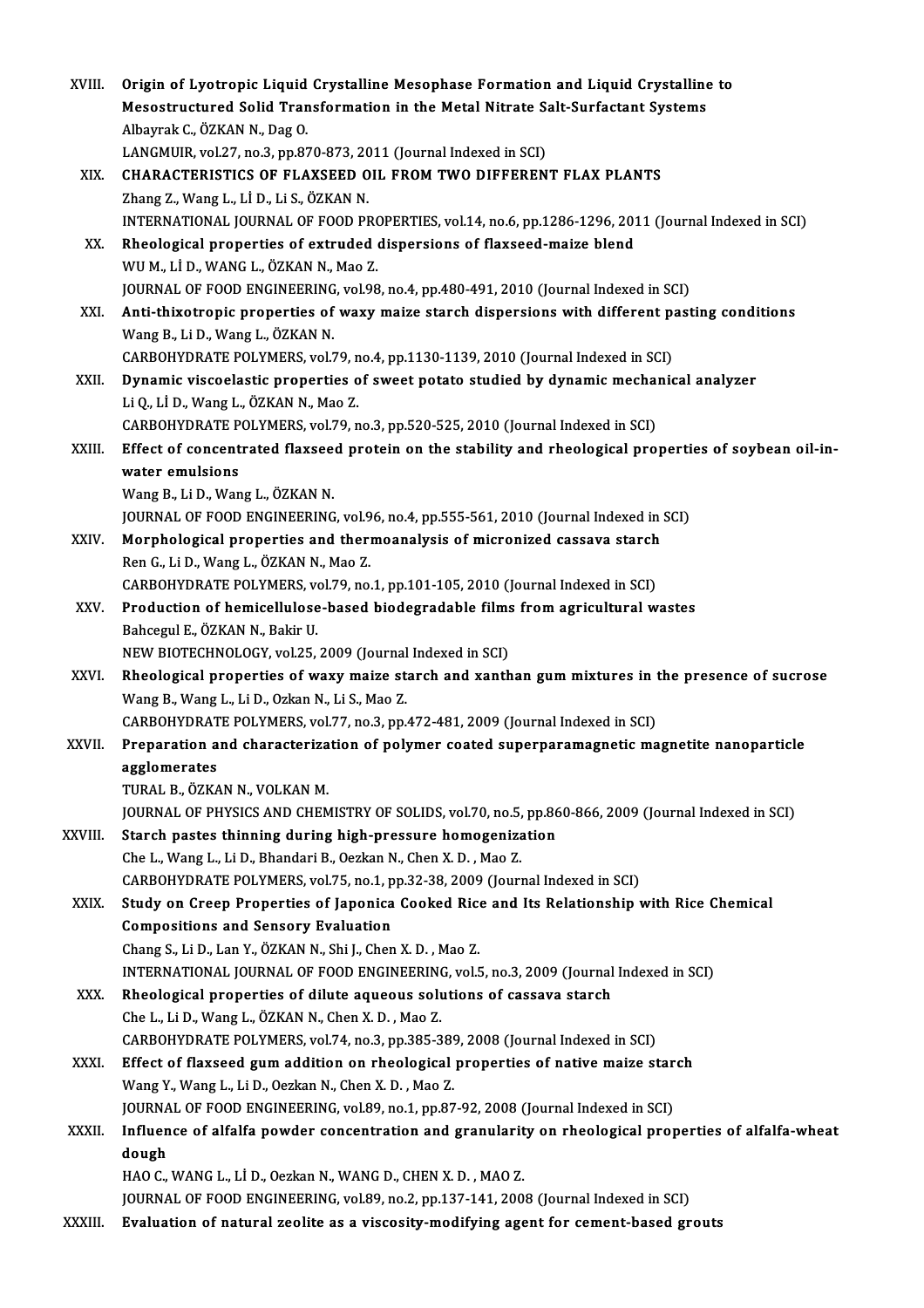|              | Sahmaran M., ÖZKAN N., KESKİN S., UZAL B., YAMAN İ. Ö., Erdem T. K.                                    |
|--------------|--------------------------------------------------------------------------------------------------------|
|              | CEMENT AND CONCRETE RESEARCH, vol.38, no.7, pp.930-937, 2008 (Journal Indexed in SCI)                  |
| XXXIV.       | Preparation and characterization of ni-nitrilotriacetic acid bearing Poly(Methacrylic acid) coated     |
|              | superparamagnetic magnetite nanoparticles                                                              |
|              | TURAL B., KAYA M., Oezkan N., Volkan M.                                                                |
|              | JOURNAL OF NANOSCIENCE AND NANOTECHNOLOGY, vol.8, no.2, pp.695-701, 2008 (Journal Indexed in SCI)      |
| <b>XXXV</b>  | Optimization of ethanol-water extraction of lignans from flaxseed                                      |
|              | Zhang Z., Li D., Wang L., Ozkan N., Chen X. D., Mao Z., Yang H.                                        |
|              | SEPARATION AND PURIFICATION TECHNOLOGY, vol.57, no.1, pp.17-24, 2007 (Journal Indexed in SCI)          |
| <b>XXXVI</b> | Stickiness, functionality, and microstructure of food powders                                          |
|              | Chen X D., Ozkan N.                                                                                    |
|              | DRYING TECHNOLOGY, vol.25, pp.959-969, 2007 (Journal Indexed in SCI)                                   |
| XXXVII.      | Dynamic Viscoelastic Properties of Rice Kernels Studied by Dynamic Mechanical Analyzer                 |
|              | CHEN K., Lİ D., WANG L., ÖZKAN N., CHEN X. D., MAO Z.                                                  |
|              | INTERNATIONAL JOURNAL OF FOOD ENGINEERING, vol.3, no.2, 2007 (Journal Indexed in SCI)                  |
| XXXVIII.     | Effect of high-pressure homogenization on the structure of cassava starch                              |
|              | CHE L., Li D., Wang L., Oezkan N., Chen X. D., Mao Z.                                                  |
|              | INTERNATIONAL JOURNAL OF FOOD PROPERTIES, vol.10, no.4, pp.911-922, 2007 (Journal Indexed in SCI)      |
| <b>XXXIX</b> | Influences of Microemulsion Cross-linking Reaction and Ball-milling on Particle Size Characteristics   |
|              | of Potato and Maize Starches                                                                           |
|              | Zhou Y., Li D., Wang L., ÖZKAN N., Chen X. D., MAO Z.                                                  |
|              | INTERNATIONAL JOURNAL OF FOOD ENGINEERING, vol.2, no.4, 2006 (Journal Indexed in SCI)                  |
| XL.          | Removal of a model protein foulant from metal surfaces                                                 |
|              | Xin H., CHEN X. D., Ozkan N.                                                                           |
|              | AICHE JOURNAL, vol.50, no.8, pp.1961-1973, 2004 (Journal Indexed in SCI)                               |
| XLI.         | Combined ohmic and plate heating of hamburger patties: Quality of cooked patties                       |
|              | Özkan N., HO I., Farid M.                                                                              |
|              | Journal of Food Engineering, vol.63, no.2, pp.141-145, 2004 (Journal Indexed in SCI)                   |
| XLII.        | On-line fouling/cleaning detection by measuring electric resistance-equipment development and          |
|              | application to milk fouling detection and chemical cleaning monitoring                                 |
|              | Chen X D., Li D. X., Lin S. X., Özkan N.                                                               |
|              | Journal of Food Engineering, vol.61, no.2, pp.181-189, 2004 (Journal Indexed in SCI)                   |
| XLIII.       | Effects of time, temperature, and pressure on the cake formation of milk powders                       |
|              | Özkan N., WITHY B., CHEN X. D.                                                                         |
|              | Journal of Food Engineering, vol.58, no.4, pp.355-361, 2003 (Journal Indexed in SCI)                   |
| XLIV.        | Characterization of stickiness and cake formation in whole and skim milk powders                       |
|              | Özkan N., Walisinghe N., CHEN X. D.                                                                    |
| XLV.         | Journal of Food Engineering, vol.55, no.4, pp.293-303, 2002 (Journal Indexed in SCI)                   |
|              | Cleaning rate in the uniform cleaning stage for whey protein gel deposits<br>XIN H., Chen X., Ozkan N. |
|              | FOOD AND BIOPRODUCTS PROCESSING, vol.80, pp.240-246, 2002 (Journal Indexed in SCI)                     |
| XLVI.        | Whey protein-based gel as a model material for studying initial cleaning mechanisms of milk fouling    |
|              | XIN H., Chen X., Ozkan N.                                                                              |
|              | JOURNAL OF FOOD SCIENCE, vol.67, no.7, pp.2702-2711, 2002 (Journal Indexed in SCI)                     |
| XLVII.       | Application of a depth sensing indentation hardness test to evaluate the mechanical properties of      |
|              | food materials                                                                                         |
|              | Ozkan N, Xin H, CHEN X                                                                                 |
|              | JOURNAL OF FOOD SCIENCE, vol.67, no.5, pp.1814-1820, 2002 (Journal Indexed in SCI)                     |
| XLVIII.      | Rheological analysis of ceramic pastes                                                                 |
|              | Özkan N., OYSU C., Briscoe B. J., Aydin I.                                                             |
|              | Journal of the European Ceramic Society, vol.19, no.16, pp.2883-2891, 1999 (Journal Indexed in SCI)    |
|              |                                                                                                        |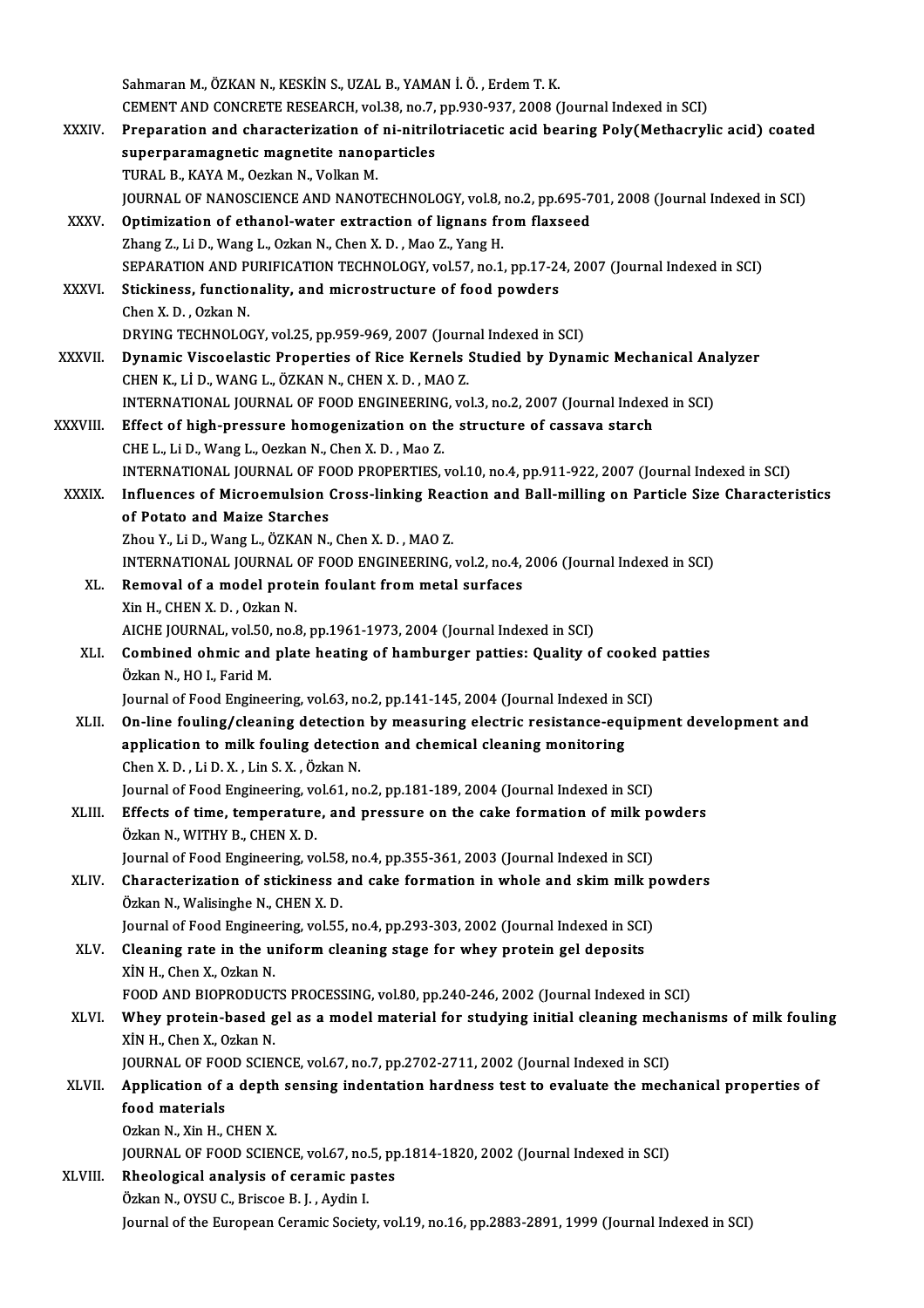| XLIX.  | Preparation of ceria-gadolinia electrolytes by the tape rolling technique                           |
|--------|-----------------------------------------------------------------------------------------------------|
|        | Ozkan N., BRISCOE B.                                                                                |
|        | JOURNAL OF MATERIALS RESEARCH, vol.13, no.3, pp.665-674, 1998 (Journal Indexed in SCI)              |
| L.     | Drying kinetics of water-based ceramic suspensions for tape casting                                 |
|        | Briscoe B., Lo Biundo G., Özkan N.                                                                  |
|        | Ceramics International, vol.24, no.5, pp.347-357, 1998 (Journal Indexed in SCI)                     |
| LI.    | Modeling of powder compaction: A review                                                             |
|        | Aydin I., BRISCOE B., Ozkan N.                                                                      |
|        | MRS BULLETIN, vol.22, no.12, pp.45-51, 1997 (Journal Indexed in SCI)                                |
| LII.   | Shape prediction procedure for die pressed ceramic compacts                                         |
|        | Özkan N., BRISCOE B.                                                                                |
|        | Key Engineering Materials, pp.670-673, 1997 (Journal Indexed in SCI Expanded)                       |
| LIII.  | Drying of aqueous ceramic suspensions                                                               |
|        | BRISCOE B., LO BIUNDO G., Özkan N.                                                                  |
|        | Key Engineering Materials, pp.354-357, 1997 (Journal Indexed in SCI Expanded)                       |
| LIV.   | Modelling of binder burnout process for ceramic compacts                                            |
|        | BRISCOE B., SAVVAS T., Özkan N.                                                                     |
|        | Key Engineering Materials, pp.678-681, 1997 (Journal Indexed in SCI Expanded)                       |
| LV.    | Optimisation of ceramic suspensions                                                                 |
|        | BRISCOE B. J., KHAN A. U., LUCKHAM P. F., Özkan N.                                                  |
|        | Key Engineering Materials, pp.281-284, 1997 (Journal Indexed in SCI Expanded)                       |
| LVI.   | Compaction behaviour of agglomerated alumina powders                                                |
|        | Briscoe B. J., Özkan N.                                                                             |
|        | Powder Technology, vol 90, no 3, pp 195-203, 1997 (Journal Indexed in SCI)                          |
| LVII.  | Characterization of ceramic pastes by an indentation hardness test                                  |
|        | BRISCOE B., Ozkan N.                                                                                |
|        | JOURNAL OF THE EUROPEAN CERAMIC SOCIETY, vol.17, no.14, pp.1675-1683, 1997 (Journal Indexed in SCI) |
| LVIII. | Characterization of die pressed green compacts                                                      |
|        | ÖZKAN N. BRÍSCOE B. L                                                                               |
|        | Journal Of The European Ceramic Society, vol.17, pp.697-711, 1997 (Journal Indexed in SCI Expanded) |
| LIX.   | Overall shape of sintered alumina compacts                                                          |
|        | Ozkan N., BRISCOE B.                                                                                |
|        | CERAMICS INTERNATIONAL, vol.23, no.6, pp.521-536, 1997 (Journal Indexed in SCI)                     |
| LX.    | The surface topography of compacted agglomerates; A means to optimize compaction conditions         |
|        | Ozkan N., BRISCOE B.                                                                                |
|        | POWDER TECHNOLOGY, vol.86, no.2, pp.201-207, 1996 (Journal Indexed in SCI)                          |
| LXI.   | 3-D PROFILES AND SURFACE-TOPOGRAPHY OF ALUMINA COMPACTS                                             |
|        | AYDIN I., BRISCOE B., OZKAN N.                                                                      |
|        | INTERNATIONAL JOURNAL OF MACHINE TOOLS & MANUFACTURE, vol.35, no.2, pp.345-352, 1995 (Journal       |
|        | Indexed in SCI)                                                                                     |
| LXII.  | Prediction of overall shape of sintered alumina compacts                                            |
|        | Özkan N., Briscoe B. J.                                                                             |
|        | Journal of the European Ceramic Society, vol.14, no.2, pp.143-151, 1994 (Journal Indexed in SCI)    |
| LXIII. | DEVELOPMENT OF PB-RICH (BI, PB)3SR2CA2CU10X PHASE DURING REFORMATION OF LEAD DOPED                  |
|        | 2223 SUPERCONDUCTING PHASE FROM MELT QUENCHED GLASS                                                 |
|        | OZKAN N., GLOWACKI B.                                                                               |
|        | PHYSICA C, vol.194, pp.157-162, 1992 (Journal Indexed in SCI)                                       |
| LXIV.  | <b>INFRARED ZONE-MELTING PROCESS FOR YBA2CU307-DELTA WIRES</b>                                      |
|        | OZKAN N., GLOWACKI B., ROBINSON E., FREEMAN P.                                                      |
|        | JOURNAL OF MATERIALS RESEARCH, vol.6, no.9, pp.1829-1837, 1991 (Journal Indexed in SCI)             |
| LXV.   | FORMATION OF YBA2CU3O7-X THICK-FILMS BY A DIFFUSION PROCESS BETWEEN Y2BACUO5 AND                    |
|        |                                                                                                     |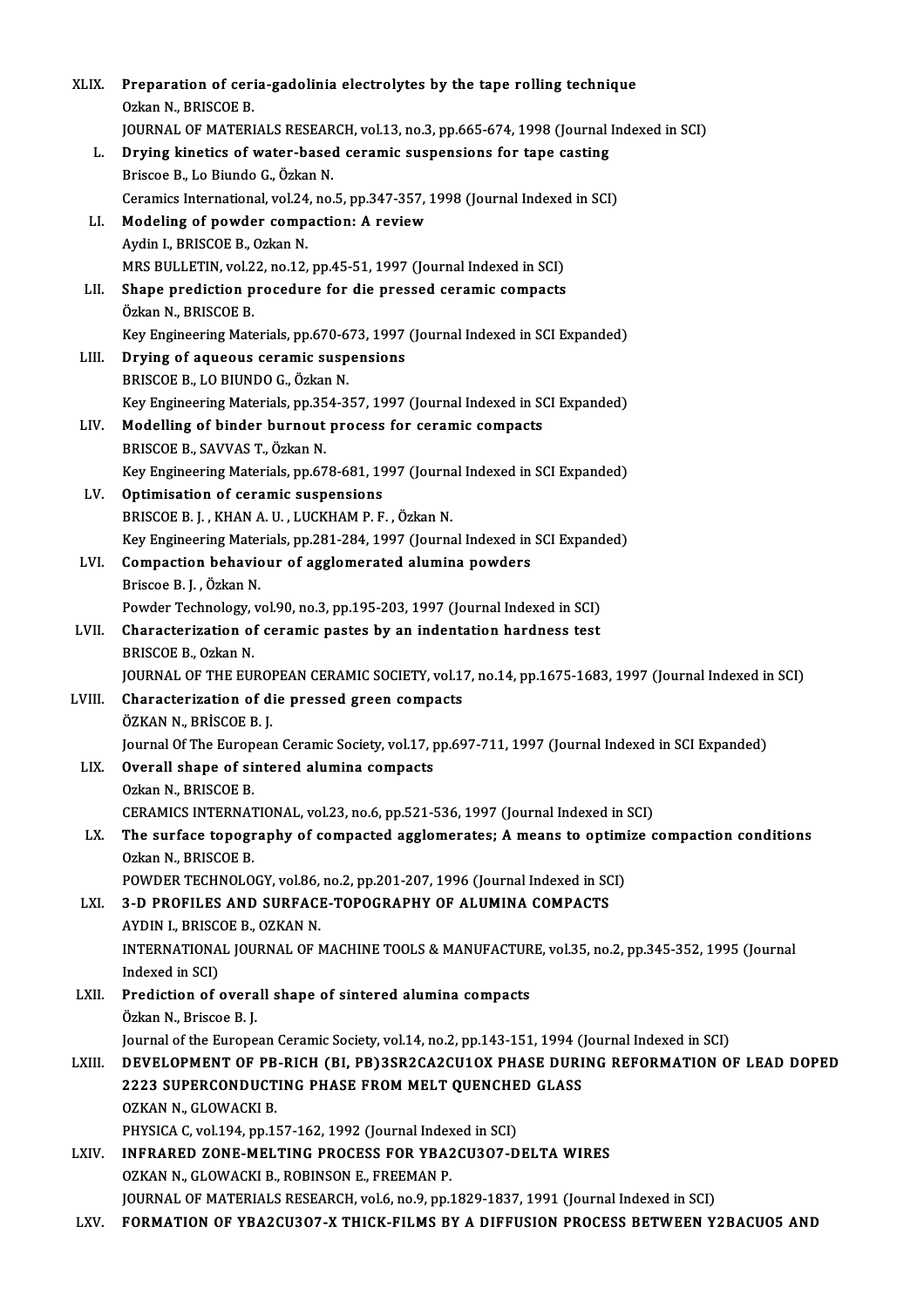(BACUO2, CUO) FREEMAN P., OZKAN N., HONNEYBALL P., GLOWACKI B. SUPERCONDUCTOR SCIENCE & TECHNOLOGY, vol.4, 1991 (Journal Indexed in SCI)

## Articles Published in Other Journals

I. The characterisation of die friction as a means to reduce component machining and attain near-net<br>I. The characterisation of die friction as a means to reduce component machining and attain near-net<br>chang form shape form<br>The characte<br>Shape form The characterisation of die<br>shape form<br>Özkan N., BRISCOE B., AYDIN I.<br>Tribology Sories vol 24, nn 261

shape form<br>Özkan N., BRISCOE B., AYDIN I.<br>Tribology Series, vol.34, pp.365-369, 1998 (Refereed Journals of Other Institutions)

# 1110010gy series, vol.34, p<br>Books & Book Chapters

**OOKS & BOOK Chapters**<br>I. Ohmic Cooking of Food<br>EAPID M.M. WEULAN V.C I. Ohmic Cooking of Food<br>FARİD M.M. , WEİJİAN K., ÖZKAN N. Ohmic Cooking of Food<br>FARİD M. M. , WEİJİAN K., ÖZKAN N.<br>in: Ohmic Heating in Food Processing, Hosahalli S . Ramaswamy , Michele Marcotte , Sudhir Sastry , Khalid<br>Ahdelrahim, Editor, CBS Press, np.411,422, 2014. FARİD M. M. , WEİJİAN K., ÖZKAN N.<br>in: Ohmic Heating in Food Processing, Hosahalli S<br>Abdelrahim, Editor, CRS Press, pp.411-422, 2014 Abdelrahim, Editor, CRS Press, pp.411-422, 2014<br>Refereed Congress / Symposium Publications in Proceedings

- efereed Congress / Symposium Publications in Proceedings<br>I. Evaluation of the Properties of Corn Cob Hemicellulose Based Biodegradable Films Obtained by<br>Extrusion and Solvent Cesting Methods Evaluation of the Properties of Corn Containsident Casting Methods<br>Extrusion and Solvent Casting Methods<br>Alunalan Palit P. Örkan N. Pälükbes: U Evaluation of the Properties of Cor<br>Extrusion and Solvent Casting Meth<br>Akınalan Balık B., Özkan N., Bölükbaşı U.<br>25th INTERNATIONAL CONEERENCE of Extrusion and Solvent Casting Methods<br>Akınalan Balık B., Özkan N., Bölükbaşı U.<br>35th INTERNATIONAL CONFERENCE of THE POLYMER PROCESSING SOCIETY, İzmir, Turkey, 26 - 30 May 2019<br>Febrisation of spees, linked Bolyhonsimidasel Akınalan Balık B., Özkan N., Bölükbaşı U.<br>35th INTERNATIONAL CONFERENCE of THE POLYMER PROCESSING SOCIETY, İzmir, Turkey, 26 - 30 May 2019<br>II. Fabrication of cross-linked Polybenzimidazole membranes for high temperature PE 35th INTERNATIONAL CONFERENCE of THE POLYMER PROCESSING SOCIETY, İzmir, Tu<br>Fabrication of cross-linked Polybenzimidazole membranes for high temperat<br>investigation of the amount of cross-linker used on membrane performance<br>
- ÖZDEMİR y., ÖZKAN N., DEVRİM Y. investigation of the amount of cross-linker used on membrane performance<br>ÖZDEMİR y., ÖZKAN N., DEVRİM Y.<br>The Second International Hydrogen Technologies Congress (IHTEC-2017), Adana, Turkey, 15 - 18 March 2017,<br>nn 47 52 ÖZDEMİR<br>The Secor<br>pp.47-52<br>Bhaalagu

The Second International Hydrogen Technologies Congress (IHTEC-2017), Adana, Turkey, 15 - 18 March 2017,<br>pp.47-52<br>III. Rheology of alumina in organic and aqueous media and its effect on the final formed ceramic bodies<br>ppIS pp.47-52<br>III. Rheology of alumina in organic and aqueous media and its effect on the final formed ceramic bodies<br>BRISCOE B., KHAN A., LUCKHAM P., Ozkan N. Rheology of alumina in organic and aqueous media and its effect on the final formed<br>BRISCOE B., KHAN A., LUCKHAM P., Ozkan N.<br>XIIth International Congress on Rheology, QIUEBEC CITY, Canada, 18 - 23 August 1996, pp.484<br>Infl

BRISCOE B., KHAN A., LUCKHAM P., Ozkan N.<br>XIIth International Congress on Rheology, QIUEBEC CITY, Canada, 18 - 23 August 1996, pp.484<br>IV. Influence of the High Tc Superconducting Particles Orientation During Semi-Wet Extru XIIth International Congress on<br>Influence of the High Tc Sup<br>Critical Current Anisotropy<br>Örkan N. Claugeki B Influence of the Hi<sub>l</sub><br>Critical Current An<br>Özkan N., Glowacki B.<br><sup>7th CIMTEC World Co</sub></sup> Critical Current Anisotropy<br>Özkan N., Glowacki B.<br>7th CIMTEC World Ceramics Congress, Trieste, Italy, 02 July 1990, pp.663-671

### Supported Projects

Supported Projects<br>ÖZKAN N., ERGÜN E. G. , BAYRAM G., Project Supported by Higher Education Institutions, Polimer ve Polimer<br>Kompositlerin Üs Berutlu (3D) Besla Väntemi ile Ünstilmesi 3017, 2019 Bupporteu Trojects<br>ÖZKAN N., ERGÜN E. G. , BAYRAM G., Project Supported by Higher Educati<br>Kompozitlerin Üç Boyutlu (3D) Baskı Yöntemi ile Üretilmesi, 2017 - 2019<br>ÖZKAN N., Project Supported by Higher Education Institutione ÖZKAN N., ERGÜN E. G. , BAYRAM G., Project Supported by Higher Education Institutions, Polimer ve Polimer<br>Kompozitlerin Üç Boyutlu (3D) Baskı Yöntemi ile Üretilmesi, 2017 - 2019<br>ÖZKAN N., Project Supported by Higher Educat

Kompozitlerin Üç Boyutlu (3D) Baskı Yöntemi ile Üretilmesi, 2017 - 2019<br>ÖZKAN N., Project Supported by Higher Education Institutions, YÜKSEK SICAKLIK YAKIT PİLLERİ İÇİN I<br>KAYIPLI PBI ÇAPRAZ BAĞLI MEMBRANLARIN HAZIRLANMASI ÖZKAN N., Project Supported by Higher Education Institutions, YÜKSEK SICAKLIK YAKIT PİLLERİ İÇİN DÜŞÜK ASİT<br>KAYIPLI PBI ÇAPRAZ BAĞLI MEMBRANLARIN HAZIRLANMASI VE KARAKTERİZASYONU, 2017 - 2017<br>ÖZKAN N., Project Supported by

KAYIPLI PBI<br>ÖZKAN N., Pr<br>2014 - 2016<br>ÖZKAN N., PR ÖZKAN N., Project Supported by Higher Education Institutions, FEN BİLİMLERİ ENSTİTÜSÜ/LİSANSÜSTÜ TEZ P.<br>2014 - 2016<br>ÖZKAN N., BEHLÜLGİL A. K. , KÖKSAL S., GÜZEL A., Project Supported by Higher Education Institutions, Merke

2014 - 2016<br>ÖZKAN N., BEHLÜLGİL A. K. , KÖKSAL S., GÜZEL A., Project Supported by Higher Education<br>Kaboratuvar AR-GE Eğitim ve Ölçme Merkezinde Malzeme Karakterizasyonu, 2014 - 2016<br>ÖZKAN N. Gasan II. Devrim Y. Project Sup ÖZKAN N., BEHLÜLGİL A. K. , KÖKSAL S., GÜZEL A., Project Supported by Higher Education Institutions, Merkez<br>Kaboratuvar AR-GE Eğitim ve Ölçme Merkezinde Malzeme Karakterizasyonu, 2014 - 2016<br>ÖZKAN N., Çaçan U., Devrim Y.,